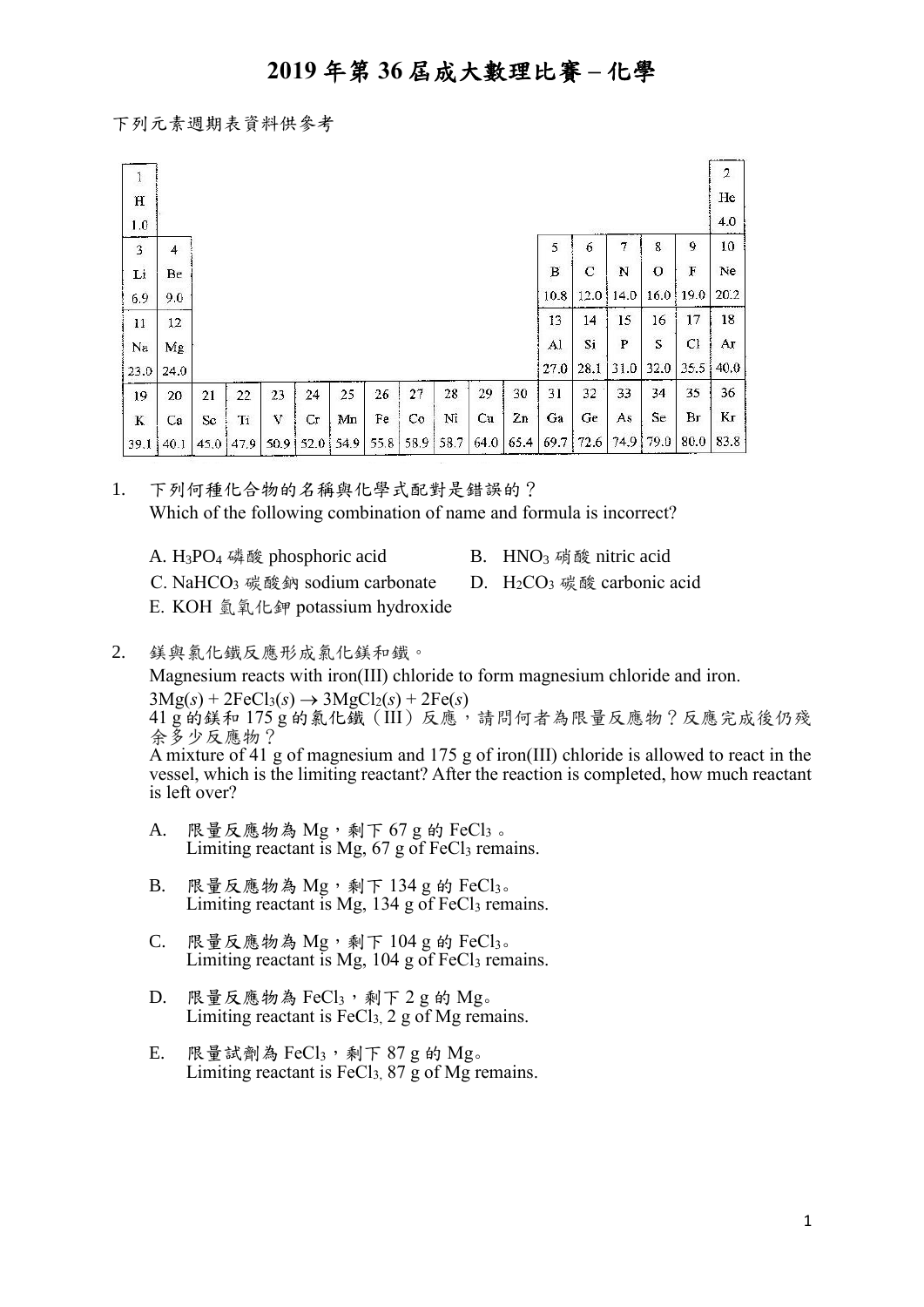- 3. 下列何者為氧化還原反應? Which of the following is a redox reaction?
	- A.  $2\text{Na}(g) + \text{Cl}_2(g) \rightarrow 2\text{NaCl}(s)$
	- B.  $Ba^{2+}(aq) + SO_4^{2-}(aq) \rightarrow BaSO_4(s)$
	- C.  $K_2Cr_2O_7(aq) + 2KOH(aq) \rightarrow 2K_2CrO_4(aq) + H_2O(l)$
	- D.  $\text{Na}_2\text{CO}_3(s) + 2\text{HCl}(aq) \rightarrow 2\text{NaCl}(aq) + \text{CO}_2(g) + \text{H}_2\text{O}(l)$
	- E. H<sub>2</sub>O(*l*) → H<sup>+</sup>(*aq*) + OH<sup>-</sup>(*aq*)
- 4. 下列敘述何者不適用於理想氣體? Which of the following statement is not applicable to an ideal gas?
	- A. 氣體分子間沒有吸引力。 There are no attractive forces between the gas molecules.
	- B. 氣體分子間有很強的排斥力。 There are strong repulsive forces between the gas molecules.
	- C. 與容器體積相比,氣體分子佔據的體積可忽略不計。 The volume of the gas molecules is negligible compared to the container volume.
	- D. 氣體運動行為根據理想氣體方程式。 Gas motion behaves according to the ideal gas equation.
	- E. 氣體分子的平均動能和絕對溫度成正比。 The average kinetic energy of the gas molecules is positively proportional to the absolute temperature.
- 5. 光波被幹涉後 …. Interference of light waves….
	- A. 將光分成其組成的顏色。 separates light into its component colors.
	- B. 產生亮區及暗區。 creates a pattern of light and dark regions.
	- C. 將一束光聚焦成一個點。 focuses a broad beam of light into a point.
	- D. 當光線通過物體的邊緣時會彎曲。 bends light as it passes the edge of an object.
	- E. 會產生一束雷射光。 creates a laser beam.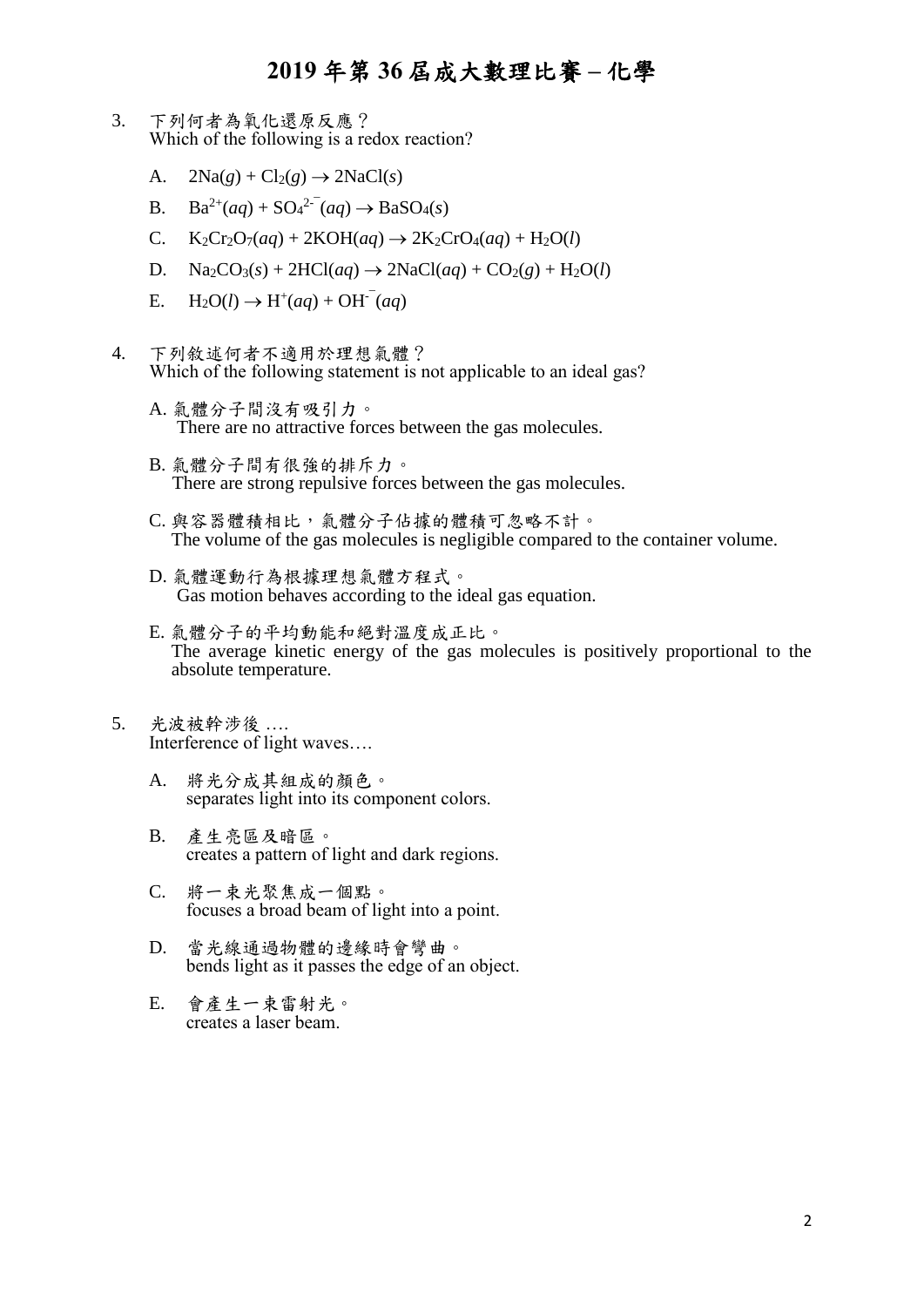- 6. 下列各組有機化合物,哪一對不能由括弧內的試劑做鑒別? Which pair of organic compounds cannot be differentiated by using the reagent shown in the parenthesis.
	- A. 1-丁炔、2-丁炔 (氯化亞銅的氨水溶液) But-1-yne and but-2-yne (CuCl/NH<sub>3</sub> solution)
	- B. 環己烯、環己烷 (溴的四氯化碳溶液) Cyclohexene and cyclohexane  $(Br_2/CCl_4)$  solution)
	- C. 二甲苯、甲苯 (熱的過錳酸鉀溶液) Xylene and toluene (hot potassium permanganate solution)
	- D. 正庚烷、甲苯 (熱重鉻酸鉀溶液) n-Heptane and toluene (hot potassium dichromate solution)
	- E. 丙醛、丙酮 (斐林試劑) Propanal and acetone (Fehling's reagent)
- 7. 將銅條、銀條條分別置於 1M 的硝酸銅以及 1M 的硝酸銀溶液中,其中兩金屬條以 導線連接伏特計,並以鹽橋連接兩溶液。以下為其標準還原電位: A strip of copper is placed in a 1 M solution of copper nitrate, and a strip of silver is placed in a 1 M solution of silver nitrate. The two metal strips are connected to a voltmeter by wires, and a salt bridge connects the solutions. The following standard reduction potentials apply:

 $\text{Ag}^{+}(aq) + e^{-} \rightarrow \text{Ag}(s)$  E°= +0.80 V  $Cu^{2+}(aq) + 2e^- \rightarrow Cu(s)$  E°= +0.34 V 伏特計移除時(兩金屬條依然以導線連接),以下哪個敘述不可能發生? When the voltmeter is removed and the two electrodes are connected by a wire, which of the following does not take place?

- A. 負離子由銀半電池經由鹽橋移動至銅半電池。 Negative ions pass through the salt bridge from the silver half-cell to the copper halfcell.
- B. 當反應發生時銀電極會變重。 The silver electrode increases in mass as the cell operates.
- C. 在外部線圈中,電子流會由銅電極流至銀電極。 Electrons flow in the external circuit from the copper electrode to the silver electrode.
- D. 部分銅正離子經由鹽橋移動至銀半電極。 Some positive copper ions pass through the salt bridge from the copper half-cell to the silver half-cell.
- E. 銀離子會經由鹽橋移動至銅半電池。 There is a net general movement of silver ions through the salt bridge to the copper half-cell.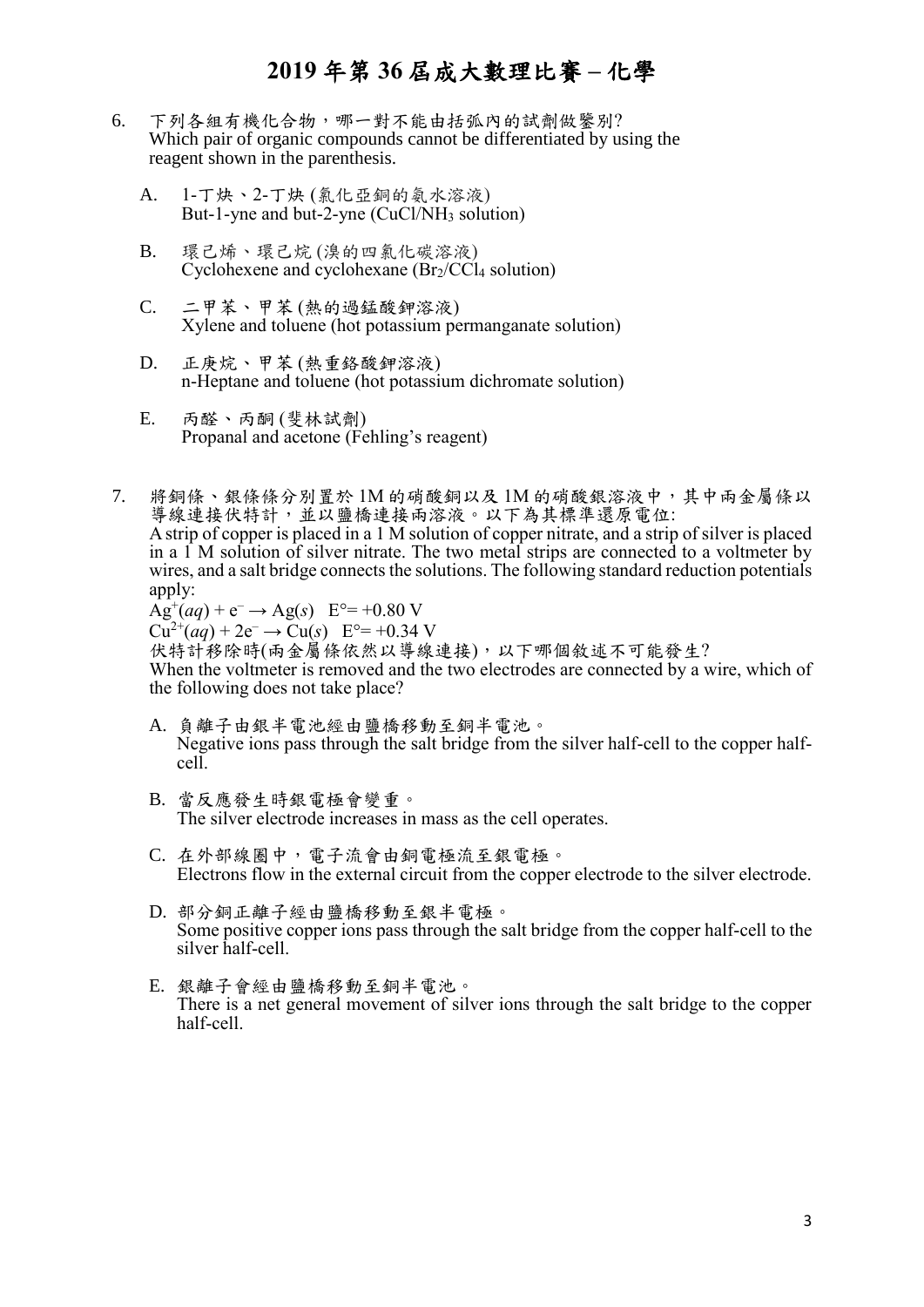- 8. 量子力學發展出的原子軌域…. Atomic orbitals developed using quantum mechanics…..
	- A. 描述電子出現在空間中的最大機率。 describe regions of space in which one is most likely to find an electron.
	- B. 描述電子運動的確切路徑。 describe exact paths for electron motion.
	- C. 描述原子結構基本上與玻爾模型相同。 give a description of the atomic structure which is essentially the same as the Bohr model.
	- D. 讓科學家能夠計算出氫原子的真實體積。 allow scientists to calculate an exact volume for the hydrogen atom.
	- E. 和海森堡測不準原理相互牴觸。 are in conflict with the Heisenberg Uncertainty Principle.
- 9. 當強堿滴定弱酸時,其當量點的 pH 值 When a weak acid is titrated with a strong base, the pH at the equivalence point
	- A. 大於 7.0。 is greater than 7.0.
	- B. 等於 7.0。 is equal to 7.0.
	- C. 小於 7.0。 is less than 7.0.
	- D. 等於此弱酸的 pKa。 is equal to the  $pK_a$  of the acid.
	- E. 以上皆非。None of the above.
- 10. 下列離子之半徑大小順序何者正確? Which of following is the correct order of decreasing ion size?
	- A.  $P^3 > CI^{-} > K^+ > Ca^{2+}$ B.  $Ca^{2+} > K^+ > Cl^- > P^3$ C.  $K^+ > Cl^- > Ca^{2+} > P^{3-}$ D.  $K^+ > Cl^- > P^{3-} > Ca^{2+}$ E. 以上皆非。None of the above.
- 11. 在水中加入 NaOH 後,可提升下列何者之水溶性? Which of the following becomes more soluble in water upon the addition of NaOH?
	- A. 烷烴 alkane
	- B. 芳香烴 aromatic hydrocarbon
	- C. 胺 amine
	- D. 羧酸 carboxylic acid
	- E. 醯胺 amide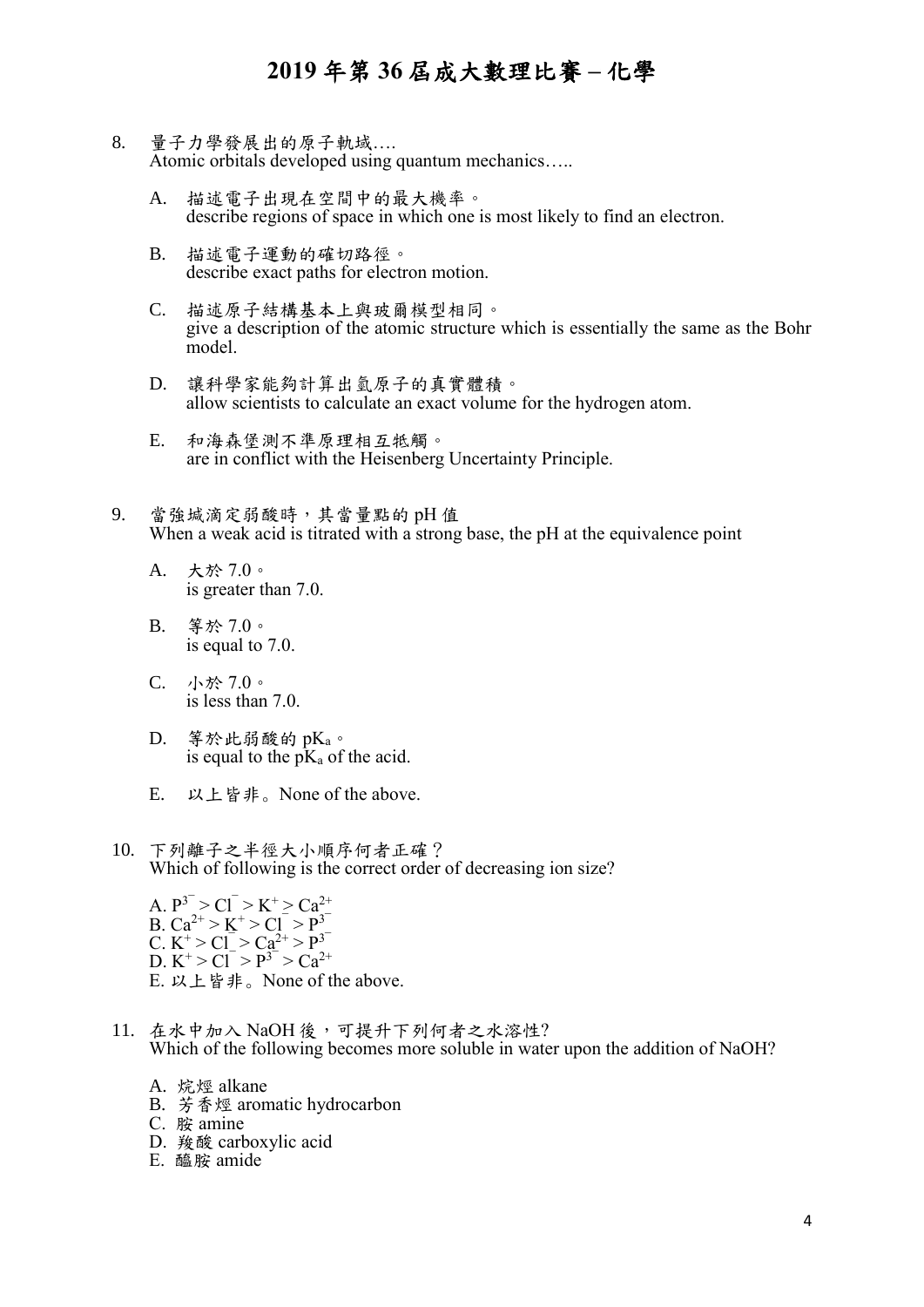12. COCl2分子中,碳為中心原子。根據路易斯結構,COCl2之碳原子的形式電位為多 少? In the COCl<sup>2</sup> molecule, carbon is the central atom. Based on the best Lewis structure for COCl2, what is the formal charge on carbon?

A. 0 B. +1 C. -1 D. +2 E. -2

- 13. 下列何種物質在水中有最大的溶解度? Which of the following substance has the greatest solubility in water?
	- A. PbI<sub>2</sub>,  $K_{\text{sp}} = 7.9 \times 10^{-9}$
	- B. Ba $\overline{F}_2$ ,  $K_{\text{sp}} = 1.5 \times 10^{-6}$ C. Ca( $\tilde{\text{OH}}$ )<sub>2</sub>, Ksp = 6.5 x 10<sup>-6</sup>
	- D.  $Zn(IO_3)_2$ ,  $K_{\text{sp}} = 3.9 \times 10^{-6}$
	- E. Ag<sub>2</sub>SO<sub>4</sub>,  $K_{\text{sp}} = 1.5 \times 10^{-5}$
- 14. 如何配置體積為 1.00 L,濃度為 2.0 M 的尿素溶液?尿素分子量為 60.06 g/mol。 Which of the following statement describes the correct method to prepare 1.00 L of 2.0 M urea solution? The molecular weight of urea is 60.06 g/mol.
	- A. 將 120 g 的尿素溶解在 1.00 kg 的蒸餾水中。 Dissolving 120 g of urea in 1.00 kg of distilled water.
	- B. 將 120 g 的尿素溶解在 880g 的蒸餾水中。 Dissolving 120 g of urea in 880 g of distilled water.
	- C. 將 120 g 的尿素溶解在足夠的蒸餾水中並配置成 1.00 L 的溶液。 Dissolving 120 g of urea in enough distilled water to produce 1.00 L of solution.
	- D. 將 120 g 的尿素溶解在 1.00 L 的蒸餾水中。 Dissolving 120 g of urea in 1.00 L of distilled water.
	- E. 需要尿素的密度才能計算。 The density of urea is needed in order to do this calculation.
- 15. 下列何者為共軛酸堿對(前者為酸,後者為其共軛堿)? Select the pair of substances in which an acid is listed followed by its conjugate base.
	- A.  $H^+$ , HCl
	- $B. NH<sub>3</sub>, NH<sub>4</sub><sup>+</sup>$
	- C.  $HPO_4^2$ ,  $H_2PO_4$
	- D.  $HCO<sub>3</sub>$ ,  $CO<sub>3</sub><sup>2</sup>$
	- E. CH<sub>3</sub>COOH,  $CH_3COOH_2^+$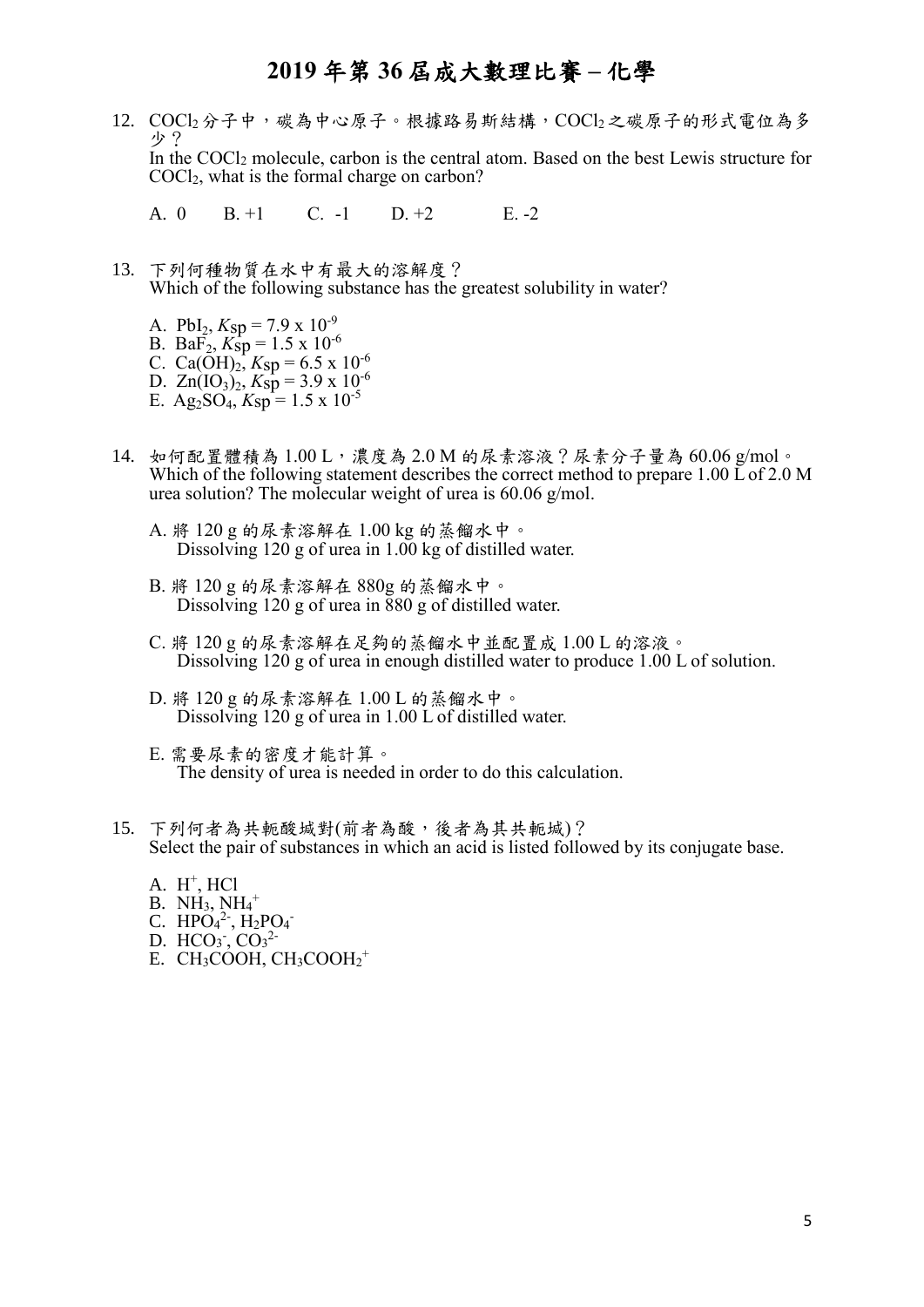- 16. 下列哪一個屬於乙烷和乙烯的不同點 ? What is the difference between ethane and ethylene?
	- (I) 乙烷只含有碳和氫元素。Ethane contains only carbon and hydrogen element.
	- (II) 它們屬於不同族體系列。They belong to different homologous series.
	- (III) 乙烯燃燒產生二氧化碳和水。Ethylene burns to form carbon dioxide and water.
	- (IV) 乙烯能跟溴水起反應。Ethylene can react with bromine water.
	- A. I,I I,I II B. I, III C. II, IV D. IV E. 以上皆非。None of the above.
- 17. 丁烷和氯氣反應的主要有機產物為何? Identify the principal organic product of the reaction between butane and chlorine.



- E. 以上皆非。 None of the above.
- 18. 下列哪一些有機化合物可與鈉金屬起反應而釋放氫氣? Which of the following organic compound can react with sodium metal to release hydrogen gas?

| $CH2=CH CH2COOH$                           | $(II)$ CH <sub>3</sub> -CH-CH <sub>2</sub> -OH |             |  |  |
|--------------------------------------------|------------------------------------------------|-------------|--|--|
|                                            | ОН                                             |             |  |  |
| (III) $CH_3-C-CH_3$<br>O-SO <sub>3</sub> H | (IV) CH <sub>3</sub> CH <sub>2</sub> COCl      |             |  |  |
| A. I, II, II                               | <b>B.</b> I, III                               | $C.$ II, IV |  |  |
| D. IV                                      | E. 以上皆非。None of the above.                     |             |  |  |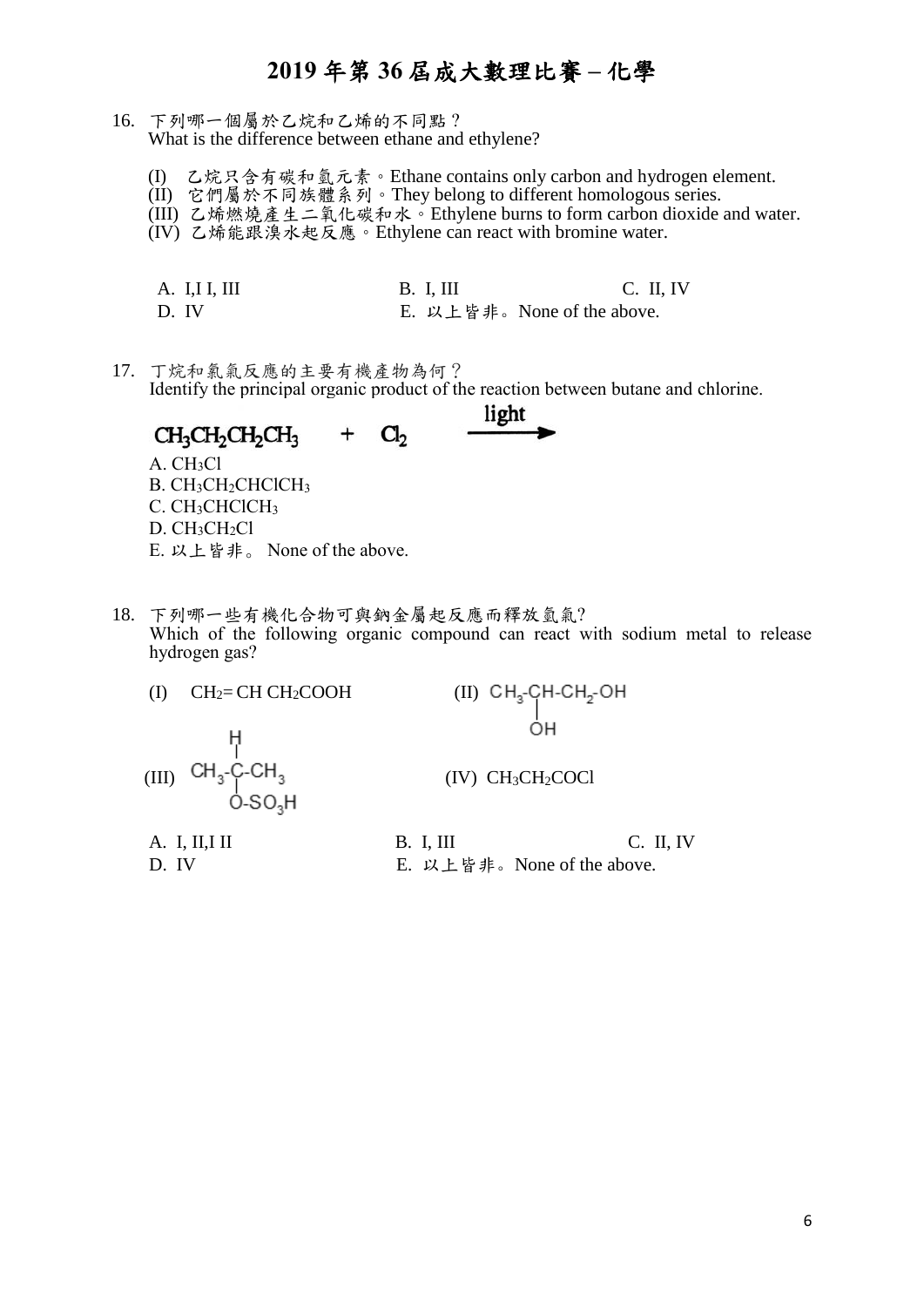- 19. 下列選項何者會影響平衡常數的大小? Which of the following has an effect on the magnitude of the equilibrium constant?
	- A. 加入催化劑。 adding a catalyst.
	- B. 加入較多反應物。 adding more reactant.
	- C. 移除生成的產物。 removing products as they are formed.
	- D. 氣相反應中,增加壓力。 increasing the pressure in a gas-phase reaction.
	- E. 改變溫度。 changing the temperature.
- 20. 下列哪一化合物可以與 PCl<sup>5</sup> 起反應釋放氯化氫,而且能與冷的 KMnO4 溶液起反 應?

Which of the organic compound can react with  $\text{PCl}_5$  to release hydrogen chloride and also react with cold KMnO<sub>4</sub> solution?

(I)  $CH<sub>2</sub>(OH)CH<sub>2</sub>CH<sub>2</sub>CH<sub>2</sub>COOH$ 

 $(III)$   $C^{OOH}$   $(IV)$ CH<sub>2</sub>OH

(II) CH<sub>3</sub>CH<sub>2</sub>CH<sub>2</sub>-O-CH<sub>2</sub>CH<sub>3</sub>

\n(IV)

\n
$$
CH_{3} - C_{1} - CH_{2}CH_{3}
$$
\n
$$
CH_{3} - C_{1} - CH_{2}CH_{3}
$$
\n
$$
OH
$$

| A. I, II, III | <b>B.</b> I, III | C. II, IV                   |
|---------------|------------------|-----------------------------|
| D. IV         |                  | E. 以上皆非。 None of the above. |

- 21. 醋酸鹽緩沖溶液的 pH 值為 4.40, 下列何種變化可以使 pH 值上升? An acetate buffer has a pH of 4.40. Which of the following change will cause the pH to rise?
	- A. 加入少量的醋酸鈉晶體。 Adding a small amount of solid sodium acetate.
	- B. 加入少量的稀鹽酸溶液。 Adding a small amount of dilute hydrochloric acid.
	- C. 加入少量的氯氧化鈉溶液。 Adding a small amount of dilute sodium hydroxide.
	- D. 加入少量的氯化鈉晶體。 Adding a small amount of solid sodium chloride.
	- E. 用水稀釋此緩沖溶液。 Diluting the buffer solution with water.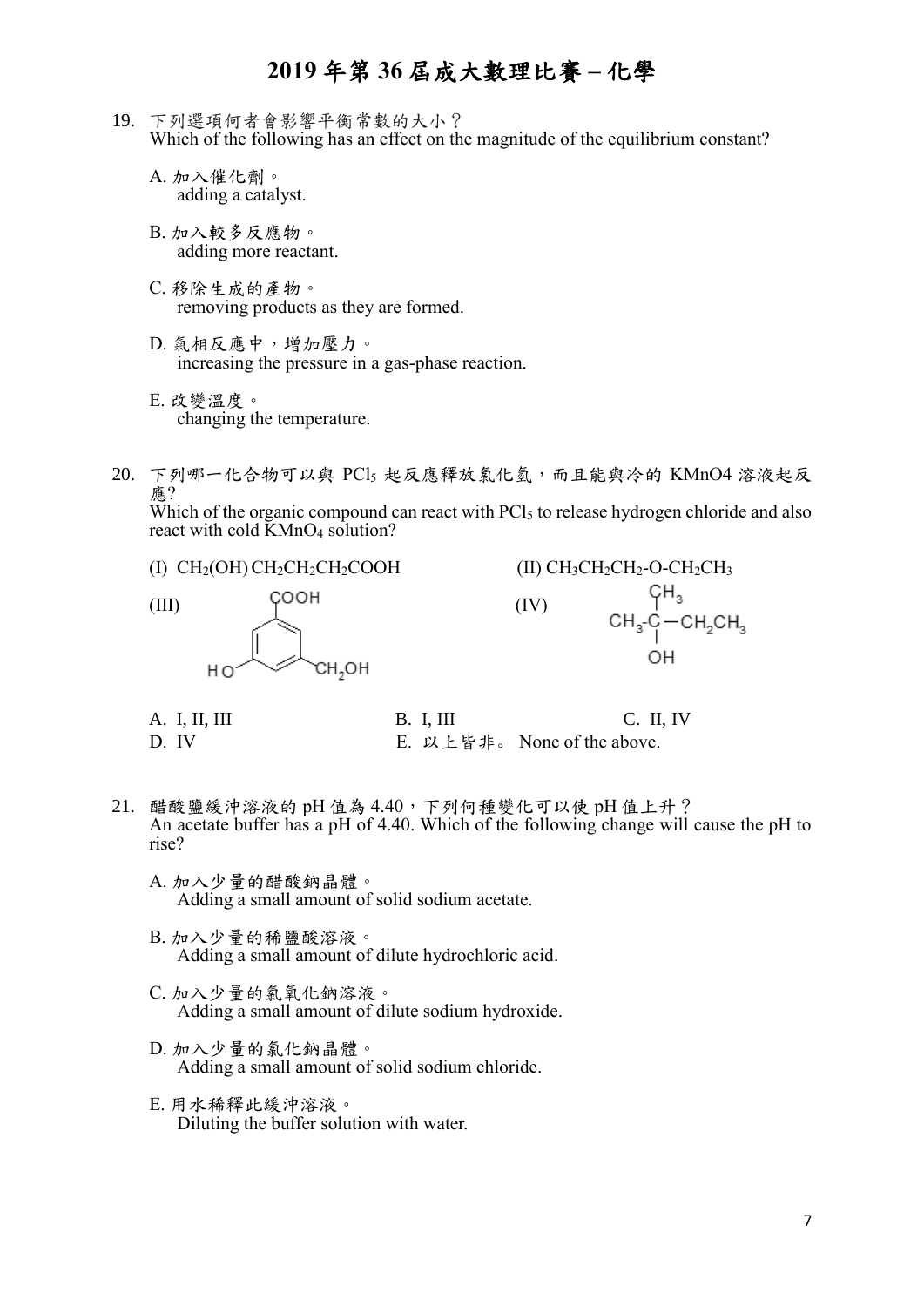$22.$  根據以下資訊,試問  $A\rightarrow$ 2 $C+E$  之 $\Delta$ H 為多少? Consider the following processes:<br>A $\rightarrow$ 2B  $\Delta H_1$  $A\rightarrow 2B$   $\Delta H_1$ <br> $B\rightarrow C+D$   $\Delta H_2$  $B\rightarrow C+D$   $\Delta H_2$ <br> $E\rightarrow 2D$   $\Delta H_3$  $E\rightarrow 2D$  $\Delta H$  for the process A $\rightarrow$  2C + E is:

 $(A) \Delta H_1 + \Delta H_2 + \Delta H_3$  $(B) \Delta H_1 + \Delta H_2$  $(C) \Delta H_1 + \Delta H_2 - \Delta H_3$  $(D) \Delta H_1 + 2\Delta H_2 - \Delta H_3$  $(E) \Delta H_1 + 2\Delta H_2 + \Delta H_3$ 

23. 下列何者為二級反應速率常數的單位? Which one of the following unit is correct for a second-order rate constant?

A.  $s^{-1}$  B. mol  $L^{-1} s^{-1}$  C. L mol<sup>-1</sup>  $s^{-1}$  D. mol<sup>2</sup>  $L^{-2} s^{-1}$  E.  $L^2$  mol<sup>-2</sup>  $s^{-1}$ 

24. 以下的構造代表某聚合物分子的一部分。下列各項有關該聚合物的說法, 那一些是 不正確的?

The below structure represents part of a polymer. Which of the following statement about the polymer is not correct?



- (I) 它的名字是聚苯乙烯。 Its name is polystyrene.
- (II) 它的重覆單元是苯乙烯。 The repeating unit is styrene.
- (III) 它是一種熱塑塑料。 It is a thermoplastic.
- (IV) 它的分子量是 104。 The molecular weight is 104.

| A. I, II, III | $B.$ I, III                | $C.$ II, IV |
|---------------|----------------------------|-------------|
| D. IV         | E. 以上皆非。None of the above. |             |